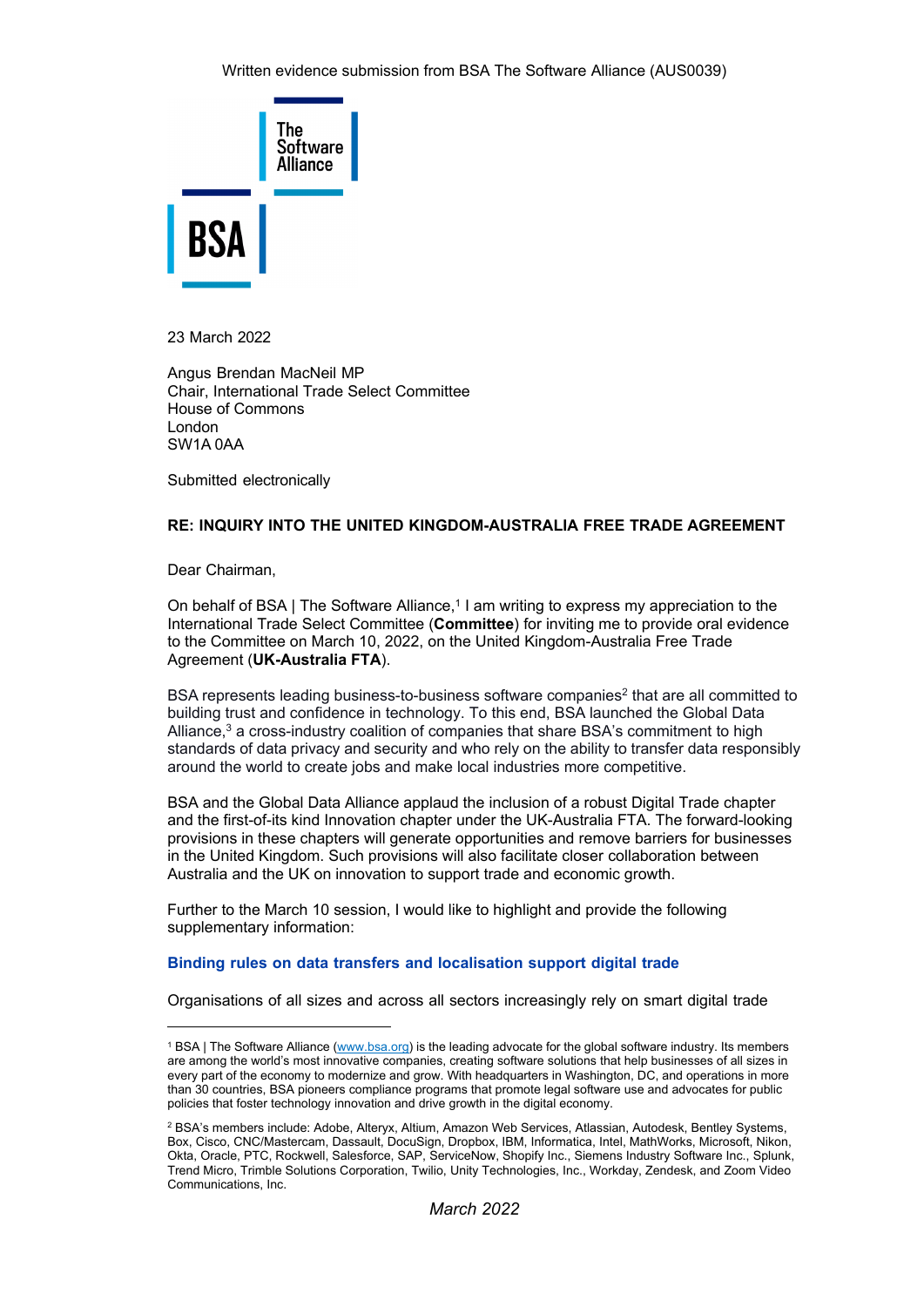<span id="page-1-0"></span><sup>3</sup> https://globaldataallianc[e.](https://globaldataalliance.org/)org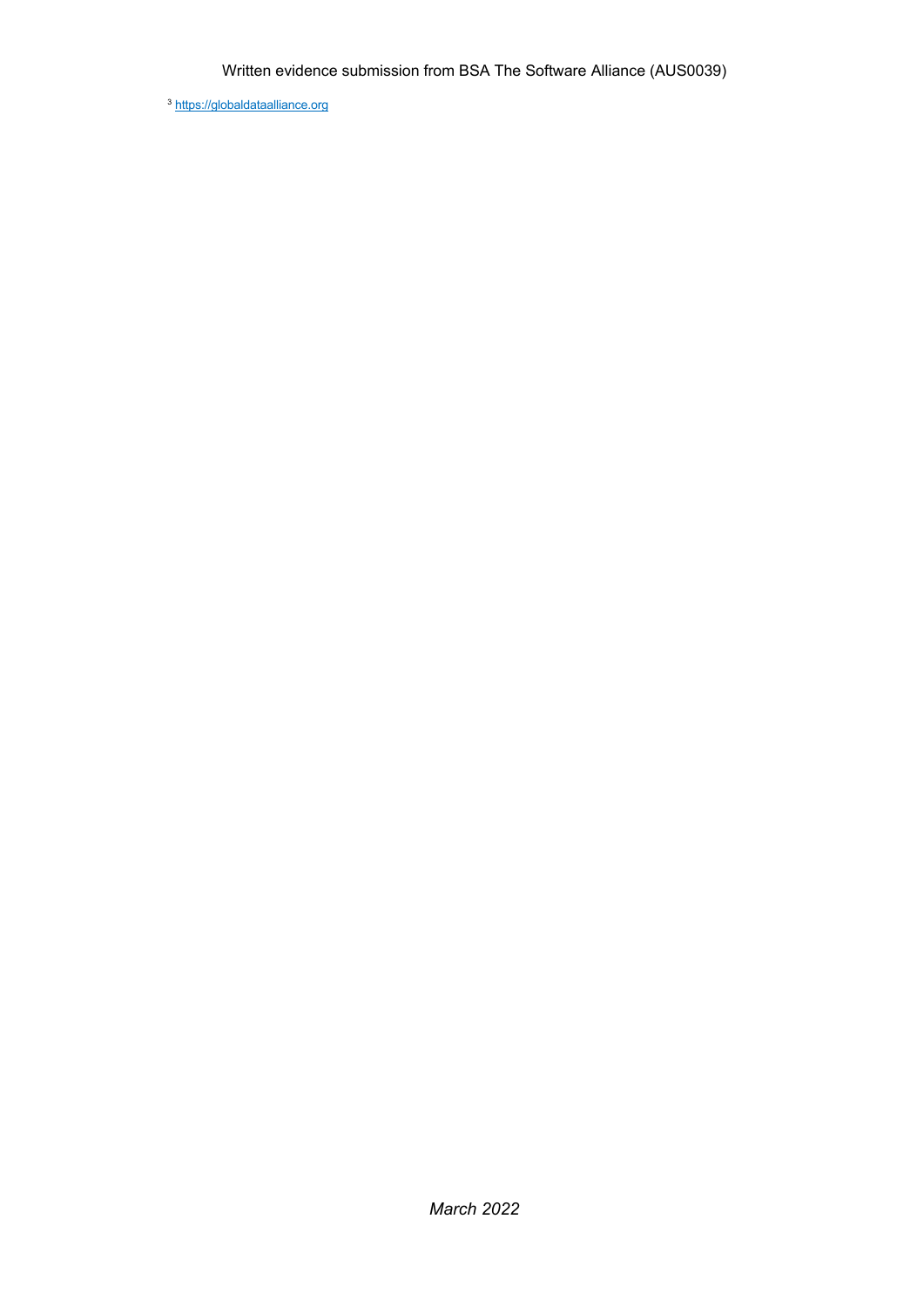policies, including those that preserve and facilitate the movement of data across borders, to conduct economic activity and support job creation in the digital economy.[4](#page-2-0) [Y](#page-2-0)et trade barriers and digital protectionism are growing around the world at a time when digital trade and connectivity are needed to help to sustain socio-economic growth. The World Trade Organization (WTO) has reported that 80 countries have imposed export and other trade restrictions in reaction to the COVID-19 epidemic, in addition to a growing number of digital trade barriers that impact the movement of information across borders.<sup>[5](#page-2-1)</sup>

Binding rules on the free movement of data are an important bulwark against this worrying trend. In this regard, BSA notes that key provisions in the Digital Trade chapter provide assurances that each country will not prohibit or restrict the cross-border transfer of information by electronic means and that each country will not require the use or location of computing facilities in its own territory. These provisions also permit derogations that address public policy objectives of both Parties. BSA further notes that the UK-Australia FTA helpfully provides cross-border data transfer and localisation rules for the financial services sector that are substantially the same as the rules of general applicability.

These binding rules on data transfers and localisation will allow UK businesses to reach international customers and access cutting-edge technologies from overseas service providers. They will also enhance the UK's attractiveness as an investment destination, as businesses will not need to incur costs duplicating their data processing/storage facilities in the UK.

### **Interoperability of personal information protection regimes**

Privacy and security are bedrock principles for the digital economy, and international interoperability will provide a safe digital trading environment for both consumers and businesses. In this regard, BSA commends the commitment of the UK and Australia to develop mechanisms that can promote compatibility and enhance interoperability between the personal information protection regimes of both countries. The development of such instruments– including data transfer mechanisms – that would meet both parties' domestic data protection standards would further support international data transfers and provide regulatory certainty to businesses reliant on data transfers for their business operations.

#### **Setting new standards for digital trade**

In a paper published by the Global Data Alliance, $6$  it is noted that several open and innovative economies are seeking to maximise their participation in the global digital economy by negotiating international agreements that include modern and forward-looking digital trade provisions, similar to those found in the UK-Australia FTA. These digital trade provisions build upon the previous gold standards in the Comprehensive and Progressive Agreement for Trans-Pacific Partnership and have expanded both in scope and level of ambition. [7](#page-2-3)

The digital trade provisions in the UK-Australia FTA send a strong signal that both London and Canberra support a rules-based, international trade and economic system that advocates for free, fair, and open trade. As the UK pursues trade agreements with its key partners across the globe, BSA and The Global Data Alliance urge the UK Government to build upon the UK-Australia FTA's forward-looking digital provisions in other ongoing and future trade negotiations. Doing so will send a clear signal about the approach the UK is taking in these important next-generation trade agreements; it also speaks to the UK's leadership role in advancing digital trade norms around the world.

<span id="page-2-0"></span><sup>4</sup> [https://globaldataalliance.org/wp](https://globaldataalliance.org/wp-content/uploads/2021/07/05062021econdevelopments1.pdf)-conten[t/](https://globaldataalliance.org/wp-content/uploads/2021/07/05062021econdevelopments1.pdf)upload[s/](https://globaldataalliance.org/wp-content/uploads/2021/07/05062021econdevelopments1.pdf)2021[/07/](https://globaldataalliance.org/wp-content/uploads/2021/07/05062021econdevelopments1.pdf)05062021econdevelopment[s1.](https://globaldataalliance.org/wp-content/uploads/2021/07/05062021econdevelopments1.pdf)pdf

<span id="page-2-1"></span><sup>5</sup> https://ww[w.](https://www.wto.org/english/res_e/booksp_e/wtr21_e/00_wtr21_e.pdf)wt[o.o](https://www.wto.org/english/res_e/booksp_e/wtr21_e/00_wtr21_e.pdf)rg[/e](https://www.wto.org/english/res_e/booksp_e/wtr21_e/00_wtr21_e.pdf)nglish[/r](https://www.wto.org/english/res_e/booksp_e/wtr21_e/00_wtr21_e.pdf)es[\\_e/](https://www.wto.org/english/res_e/booksp_e/wtr21_e/00_wtr21_e.pdf)booksp[\\_e/](https://www.wto.org/english/res_e/booksp_e/wtr21_e/00_wtr21_e.pdf)wtr2[1\\_e/](https://www.wto.org/english/res_e/booksp_e/wtr21_e/00_wtr21_e.pdf)0[0\\_](https://www.wto.org/english/res_e/booksp_e/wtr21_e/00_wtr21_e.pdf)wtr2[1\\_e.](https://www.wto.org/english/res_e/booksp_e/wtr21_e/00_wtr21_e.pdf)pdf

<span id="page-2-2"></span>[https://globaldataalliance.org/wp](https://globaldataalliance.org/wp-content/uploads/2021/07/06022020GDAInternationalNegotiations.pdf)-content[/u](https://globaldataalliance.org/wp-content/uploads/2021/07/06022020GDAInternationalNegotiations.pdf)ploads[/2](https://globaldataalliance.org/wp-content/uploads/2021/07/06022020GDAInternationalNegotiations.pdf)02[1/](https://globaldataalliance.org/wp-content/uploads/2021/07/06022020GDAInternationalNegotiations.pdf)0[7/](https://globaldataalliance.org/wp-content/uploads/2021/07/06022020GDAInternationalNegotiations.pdf)06022020GDAInternationalNegotiation[s.](https://globaldataalliance.org/wp-content/uploads/2021/07/06022020GDAInternationalNegotiations.pdf)pdf

<span id="page-2-3"></span><sup>7</sup> [https://globaldataalliance.org/wp](https://globaldataalliance.org/wp-content/uploads/2021/07/gdadashboard.pdf)-conten[t/u](https://globaldataalliance.org/wp-content/uploads/2021/07/gdadashboard.pdf)ploads[/2](https://globaldataalliance.org/wp-content/uploads/2021/07/gdadashboard.pdf)02[1/](https://globaldataalliance.org/wp-content/uploads/2021/07/gdadashboard.pdf)07[/g](https://globaldataalliance.org/wp-content/uploads/2021/07/gdadashboard.pdf)dadashboar[d.](https://globaldataalliance.org/wp-content/uploads/2021/07/gdadashboard.pdf)pdf